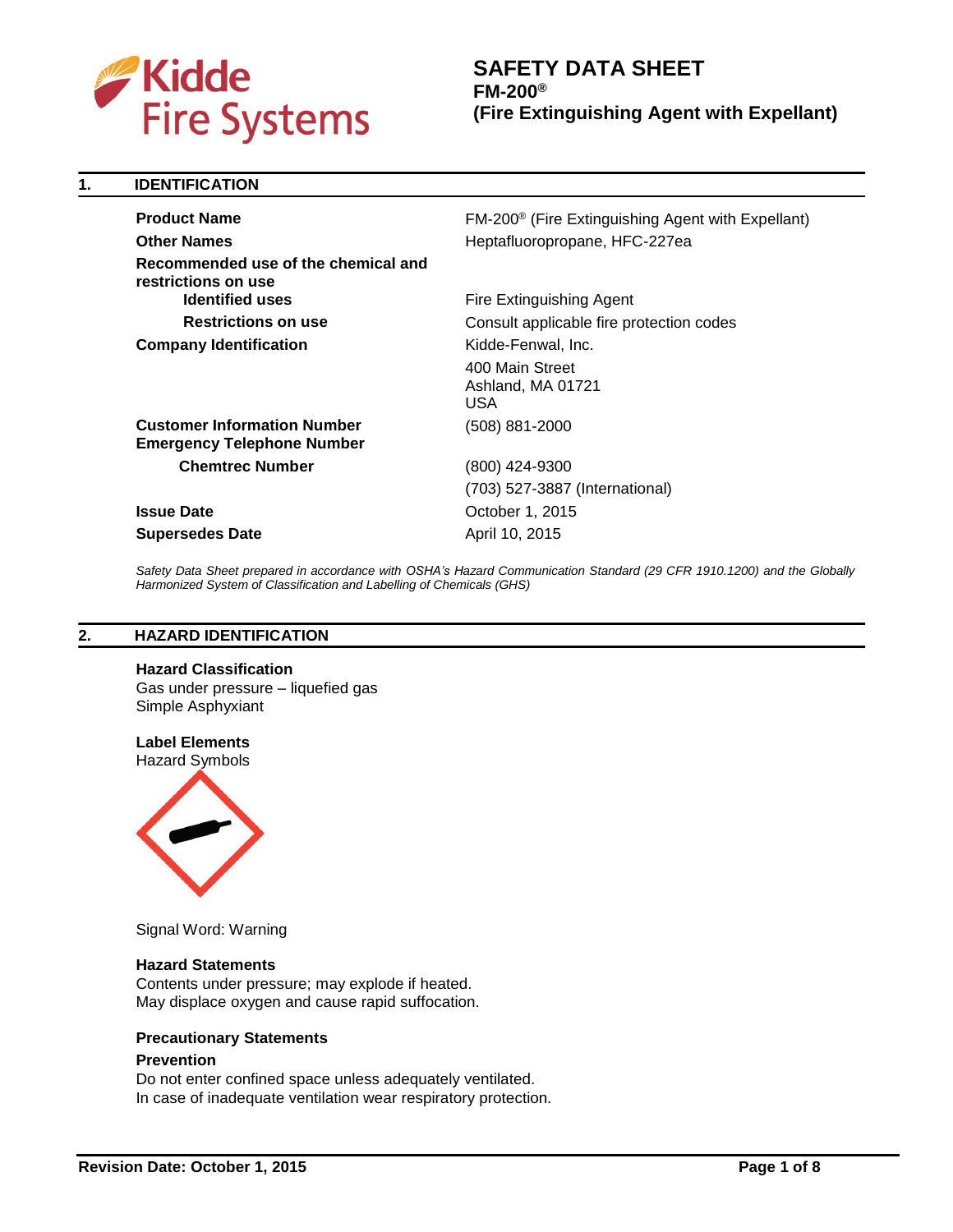

## **2. HAZARD IDENTIFICATION**

**Response** None **Storage** Keep container tightly closed. Protect from sunlight and store in well-ventilated place. **Disposal** None

## **Other Hazards**

Direct contact with the cold gas or liquid can cause freezing of exposed tissues. Exposure to vapor at high concentrations can cause cardiac sensitization and suffocation if air is displaced by vapors.

## **Specific Concentration Limits**

The values listed below represent the percentages of ingredients of unknown toxicity.

| Acute oral toxicity       | 0%    |
|---------------------------|-------|
| Acute dermal toxicity     | 0%    |
| Acute inhalation toxicity | $0\%$ |
| Acute aquatic toxicity    | 0%    |

# **3. COMPOSITION/INFORMATION ON INGREDIENTS**

**Synonyms:** Heptafluoropropane This product is a substance.

1,1,1,2,3,3,3-Heptafluoropropane 431-89-0 >99.9%

**Component CAS Number Concentration**

**Note: The expellant is nitrogen.**

#### **4. FIRST- AID MEASURES**

## **Description of necessary first-aid measures**

#### **Eyes**

Immediately flood the eye with plenty of water for at least 15 minutes, holding the eye open. Obtain medical attention if soreness or redness persists.

## **Skin**

Flush with water. Obtain medical attention if frostbite or blistering occurs or redness persists.

#### **Ingestion**

Ingestion is not considered a potential route of exposure.

#### **Inhalation**

Remove from exposure. If there is difficulty in breathing, give oxygen. Obtain medical attention immediately.

#### **Most important symptoms/effects, acute and delayed**

Aside from the information found under Description of necessary first aid measures (above) and Indication of immediate medical attention and special treatment needed, no additional symptoms and effects are anticipated.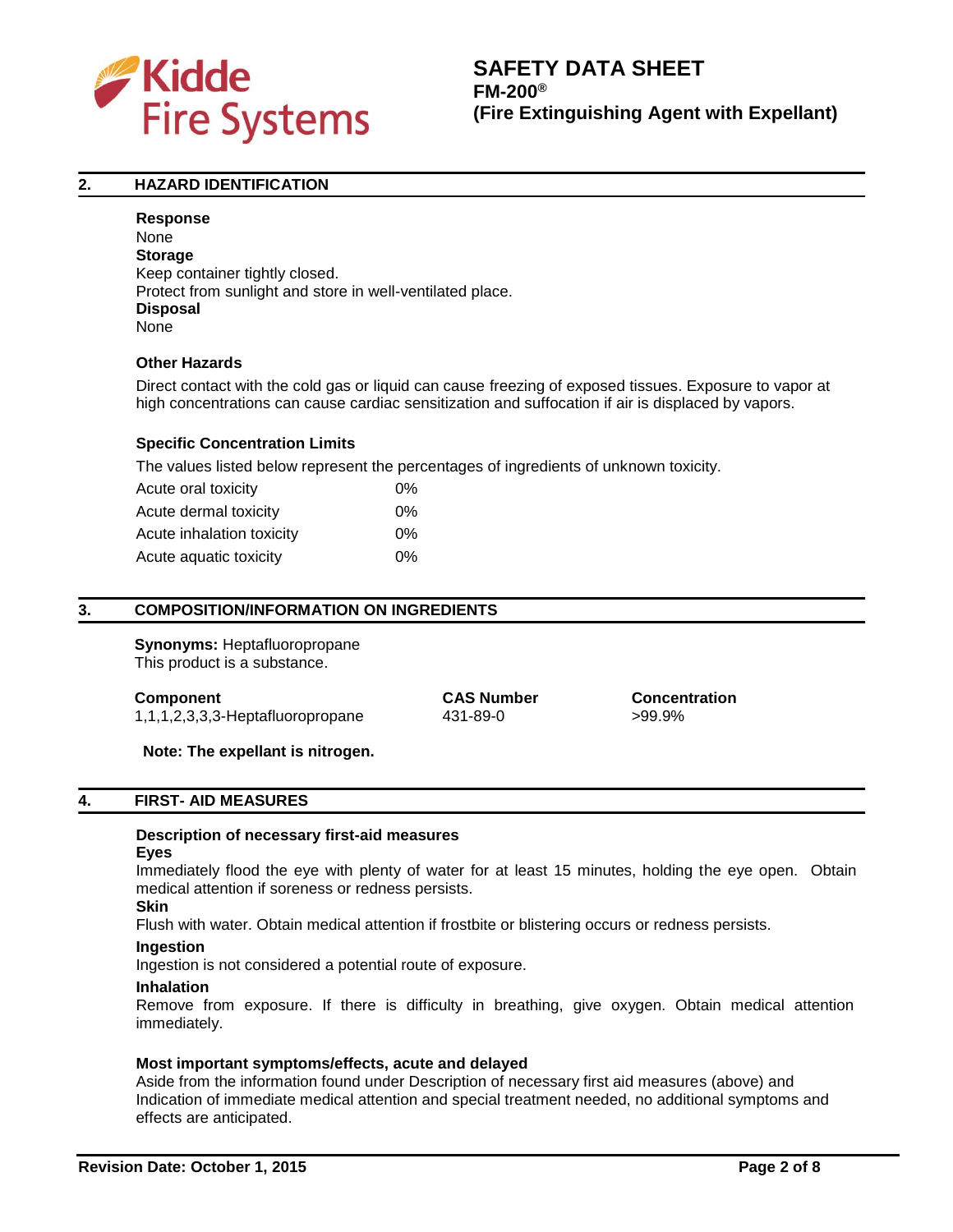

# **SAFETY DATA SHEET FM-200® (Fire Extinguishing Agent with Expellant)**

## **4. FIRST- AID MEASURES**

# **Indication of immediate medical attention and special treatment needed**

## **Notes to Physicians**

In case of frostbite, place the frostbitten part in warm water. If warm water is not available or impractical to use, wrap the affected parts gently in blankets. DO NOT USE HOT WATER.

The use of epinephrine or similar compounds can increase susceptibility to heart irregularities caused by excessive exposure to these types of compounds.

## **5. FIRE - FIGHTING MEASURES**

## **Suitable Extinguishing Media**

FM-200® is used as an extinguishing agent and therefore is not a problem when trying to control a blaze. Use extinguishing agent appropriate to other materials involved. Keep containers and surroundings cool with water spray as containers may rupture or burst in the heat of a fire.

## **Specific hazards arising from the chemical**

Containers may explode in heat of fire.

## **Special Protective Actions for Fire-Fighters**

Wear full protective clothing and self-contained breathing apparatus as appropriate for specific fire conditions.

## **6. ACCIDENTAL RELEASE MEASURES**

#### **Personal precautions, protective equipment and emergency procedures**

Wear full protective clothing and self-contained breathing apparatus. Remove leaking cylinder to a safe place. Ventilate the area. Leaks inside confined spaces may cause suffocation as vapors may displace air, and should not be entered without a self-contained breathing apparatus.

#### **Environmental Precautions**

Prevent the material from being released into the environment.

# **Methods and materials for containment and cleaning up**

Material evaporates.

## **7. HANDLING AND STORAGE**

#### **Precautions for safe handling**

Wear appropriate protective clothing. Prevent skin and eye contact.

#### **Conditions for safe storage**

Pressurized containers should be properly stored and secured to prevent falling or being knocked over. Do not drag, slide or pressurized containers. Do not drop pressurized containers or permit them to strike against each other. Never apply flame or localized heat directly to any part of the pressurized or plastic container. Store pressurized and plastic containers away from high heat sources. Storage area should be: - cool - dry - well ventilated - under cover - out of direct sunlight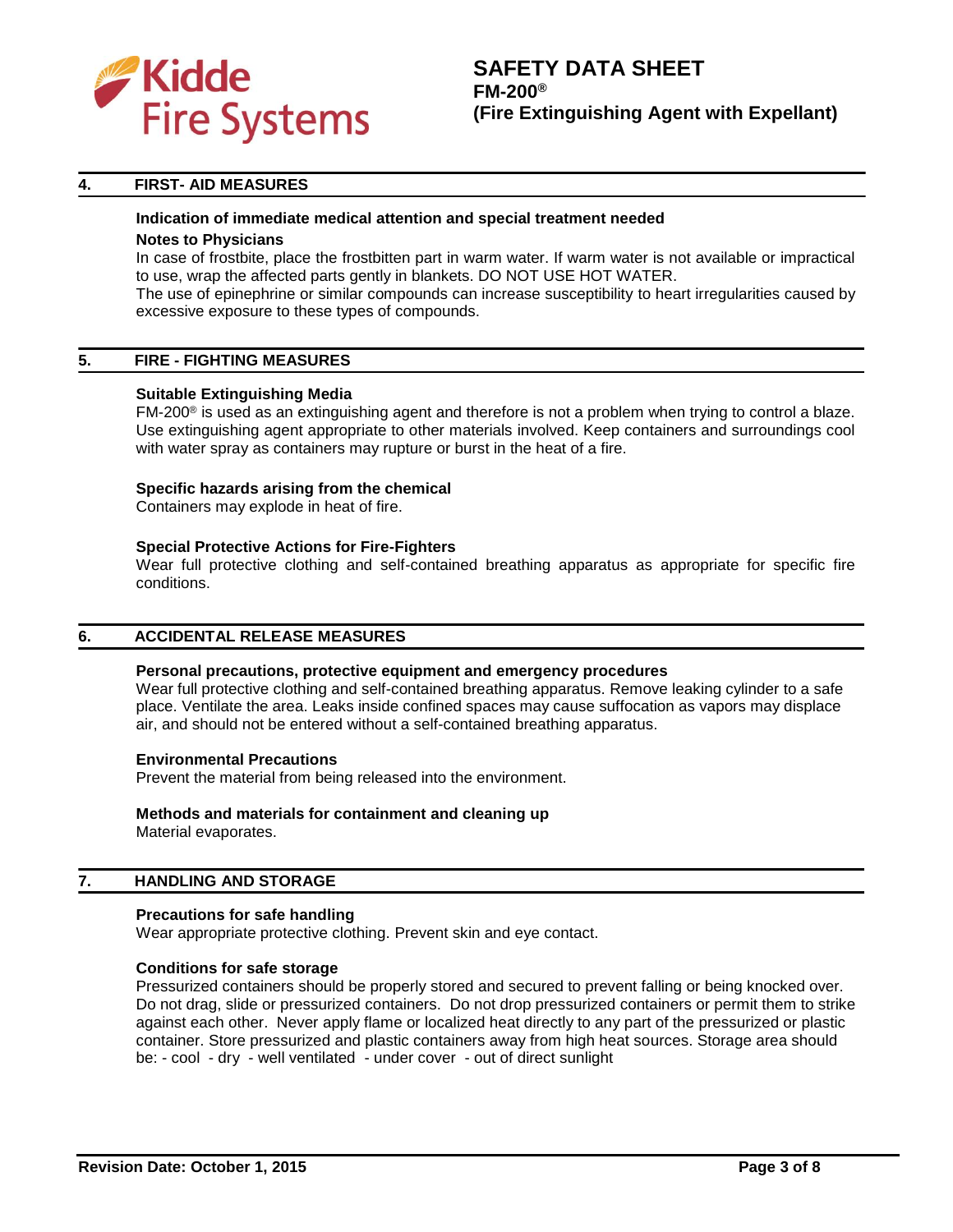

## **8. EXPOSURE CONTROLS/PERSONAL PROTECTION**

#### **Control parameters**

Exposure limits are listed below, if they exist.

## **1,1,1,2,3,3,3-Heptafluoropropane**

None assigned.

## **Appropriate engineering controls**

Use with adequate ventilation. There should be local procedures for the selection, training, inspection and maintenance of this equipment. When used in large volumes or odor becomes apparent, use local exhaust ventilation.

**Individual protection measures Respiratory Protection** Not normally required under conditions of use as a portable fire extinguisher. For other applications creating oxygen deficient atmospheres, use a self contained breathing apparatus, as an air purifying respirator will not provide protection. **Skin Protection** Wear rubber gloves. Avoid contact with skin. **Eye/Face Protection** Chemical goggles or safety glasses with side shields. Avoid contact with eyes.

**Body Protection** Normal work wear.

# **9. PHYSICAL AND CHEMICAL PROPERTIES**

| Agent – FM-200 $^{\circ}$                          |                                           |
|----------------------------------------------------|-------------------------------------------|
| Appearance                                         |                                           |
| <b>Physical State</b>                              | Liquefied gas under pressure              |
| Color                                              | Colorless                                 |
| Odor                                               | Slight ether like                         |
| <b>Odor Threshold</b>                              | No data available                         |
| рH                                                 | <b>Neutral</b>                            |
| <b>Specific Gravity</b>                            | 1.46                                      |
| <b>Boiling Range/Point (°C/F)</b>                  | -16.4°C/3°F                               |
| <b>Melting Point (°C/F)</b>                        | -129.5°C/265°F                            |
| Flash Point (PMCC) (°C/F)                          | Not flammable                             |
| <b>Vapor Pressure</b>                              | 540 hPa at -30 °C<br>29,360 hPa at 123 °C |
| <b>Evaporation Rate (BuAc=1)</b>                   | Not applicable                            |
| <b>Solubility in Water</b>                         | 0.23 g/l at $25^{\circ}$ C                |
| Vapor Density (Air = 1)                            | 5.8                                       |
| <b>VOC (%)</b>                                     | Not applicable                            |
| <b>Partition coefficient (n-</b><br>octanol/water) | 2289                                      |
| <b>Viscosity</b>                                   | Not applicable                            |
| <b>Auto-ignition Temperature</b>                   | No data available                         |
| <b>Decomposition Temperature</b>                   | No data available                         |
|                                                    |                                           |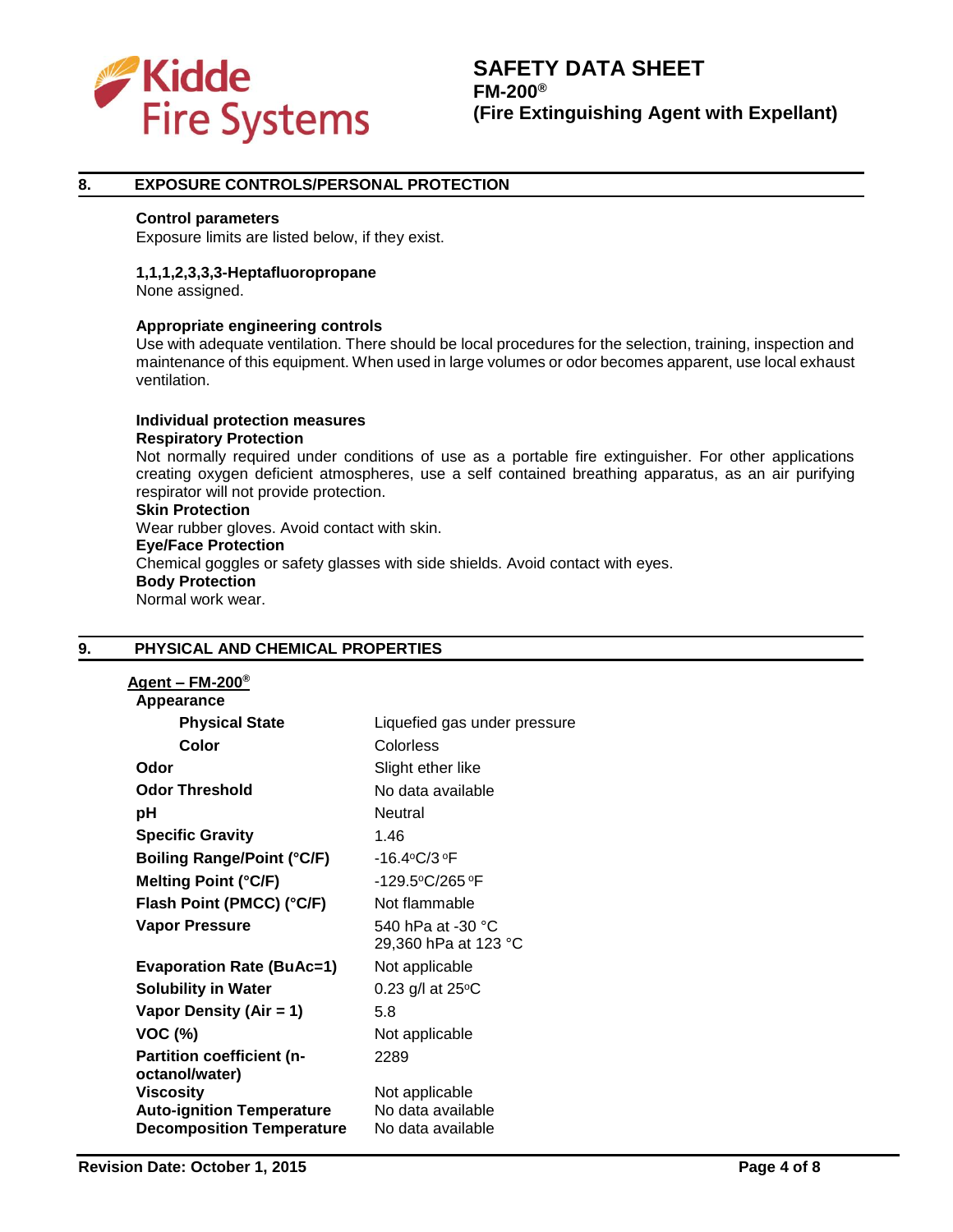

# **SAFETY DATA SHEET FM-200® (Fire Extinguishing Agent with Expellant)**

## **9. PHYSICAL AND CHEMICAL PROPERTIES**

| <b>Upper explosive limit</b>                       | Not explosive                                     |
|----------------------------------------------------|---------------------------------------------------|
| Lower explosive limit                              | Not explosive                                     |
| <b>Flammability (solid, gas)</b>                   | Not flammable                                     |
| <b>Expellant - Nitrogen</b>                        |                                                   |
| Appearance                                         |                                                   |
| <b>Physical State</b>                              | Compressed gas                                    |
| <b>Color</b>                                       | Colorless                                         |
| Odor                                               | <b>None</b>                                       |
| <b>Odor Threshold</b>                              | No data available                                 |
| рH                                                 | Not applicable                                    |
| <b>Specific Gravity</b>                            | 0.075 lb/ft <sup>3</sup> @70 $\degree$ F as vapor |
| <b>Boiling Range/Point (°C/F)</b>                  | -196°C/-321°F                                     |
| <b>Melting Point (°C/F)</b>                        | No data available                                 |
| Flash Point (PMCC) (°C/F)                          | Not flammable                                     |
| <b>Vapor Pressure</b>                              | 838 psig @70°F and 1 atmosphere(Carbon Dioxide)   |
| <b>Evaporation Rate (BuAc=1)</b>                   | No data available                                 |
| <b>Solubility in Water</b>                         | No data available                                 |
| Vapor Density (Air = 1)                            | Not applicable                                    |
| VOC (g/l)                                          | <b>None</b>                                       |
| <b>VOC (%)</b>                                     | <b>None</b>                                       |
| <b>Partition coefficient (n-</b><br>octanol/water) | No data available                                 |
| <b>Viscosity</b>                                   | Not applicable                                    |
| <b>Auto-ignition Temperature</b>                   | No data available                                 |
| <b>Decomposition Temperature</b>                   | No data available                                 |
| <b>Upper explosive limit</b>                       | Not explosive                                     |
| Lower explosive limit                              | Not explosive                                     |
| <b>Flammability (solid, gas)</b>                   | Not flammable                                     |
|                                                    |                                                   |

## **10. STABILITY AND REACTIVITY**

#### **Reactivity**

Decomposes on heating. Containers may rupture or explode if exposed to heat.

#### **Chemical Stability**

Stable under normal conditions.

## **Possibility of hazardous reactions**

Hazardous polymerization will not occur.

## **Conditions to Avoid**

Heat - High temperatures - Exposure to direct sunlight

#### **Incompatible Materials**

Powdered metals (ex. aluminum, zinc, etc.) - strong oxidizing agents – strong reducing agents – strong alkalis

# **Hazardous Decomposition Products**

Oxides of carbon – hydrogen halides – fluorocarbons – carbonyl halides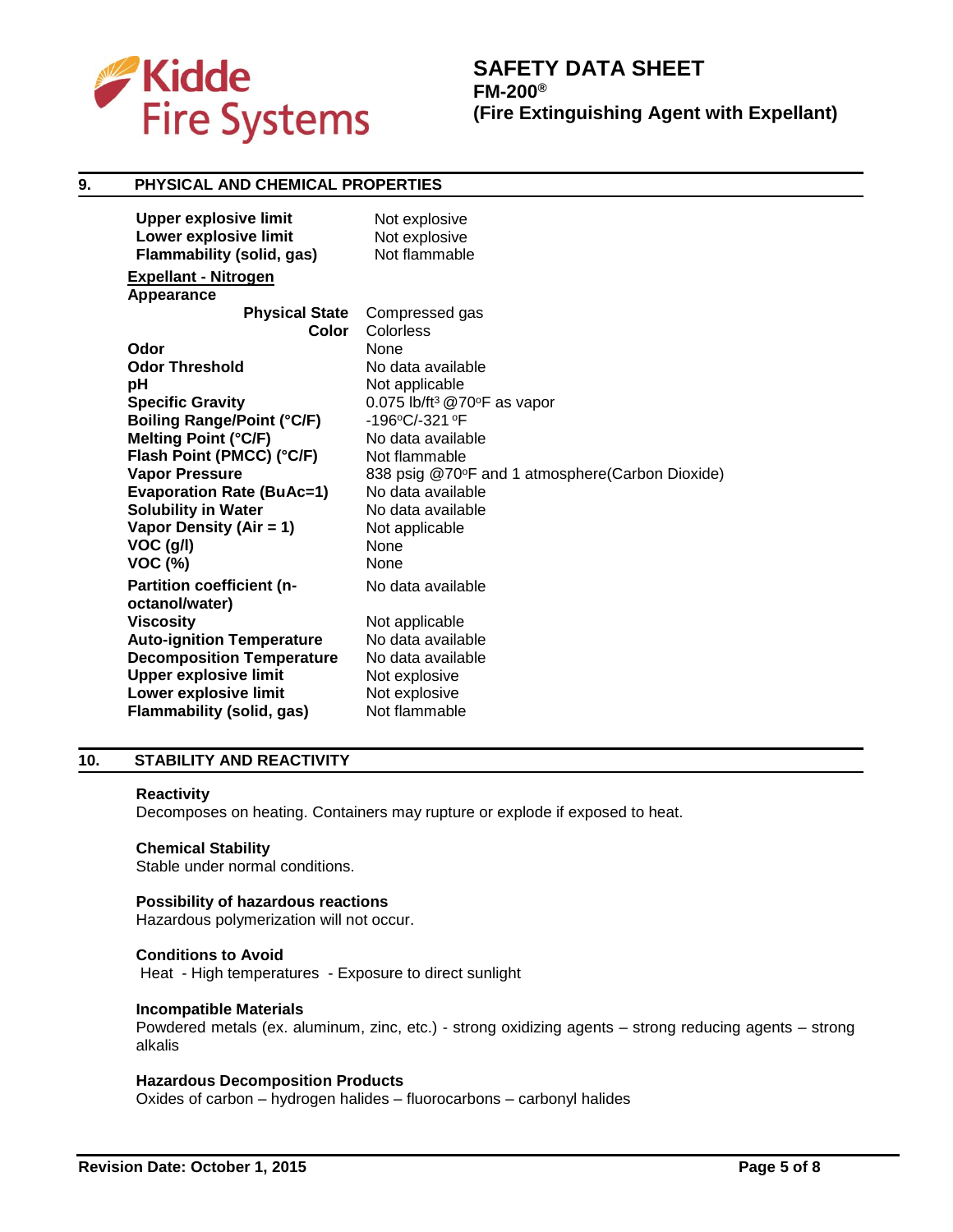

# **11. TOXICOLOGICAL INFORMATION**

## **Acute Toxicity**

FM-200® 4 hour LC50(rat) >788,698 ppm Low Observed Adverse Effect Concentration (LOAEC)/dog : 105000 ppm Cardiac sensitization No Observed Adverse Effect Concentration (NOAEC)/dog : 90000 ppm Nitrogen Simple asphyxiant

## **Specific Target Organ Toxicity (STOT) – single exposure**

Nitrogen: Exposure to nitrogen gas at high concentrations can cause suffocation by reducing oxygen available for breathing. Breathing very high concentrations can cause dizziness

## **Specific Target Organ Toxicity (STOT) – repeat exposure**

No relevant studies identified.

#### **Serious Eye damage/Irritation**

Not expected to cause eye irritation based on review of properties of the substance.

#### **Skin Corrosion/Irritation**

Not expected to cause skin irritation based on review of properties of the substance.

#### **Respiratory or Skin Sensitization**

FM-200®: Not expected to cause skin sensitization based on review of properties of the substance. Did not cause respiratory sensitization in laboratory animals.

#### **Carcinogenicity**

Not considered carcinogenic by NTP, IARC, and OSHA.

#### **Germ Cell Mutagenicity**

FM-200®: Animal testing and testing on bacterial or mammalian cell cultures did not show mutagenic effects.

#### **Reproductive Toxicity**

FM-200®: Animal testing showed no reproductive toxicity. (Based on data obtained from similar substances.) Animal testing showed no developmental toxicity.

#### **Aspiration Hazard**

Not an aspiration hazard.

#### **Other**

FM-200®: Cardiac sensitization threshold limit : 730190 mg/m3

# **12. ECOLOGICAL INFORMATION**

## **Ecotoxicity**

FM-200® LC50 > 200 mg/l zebra fish 96h EC50> 200 mg/l Water flea 48h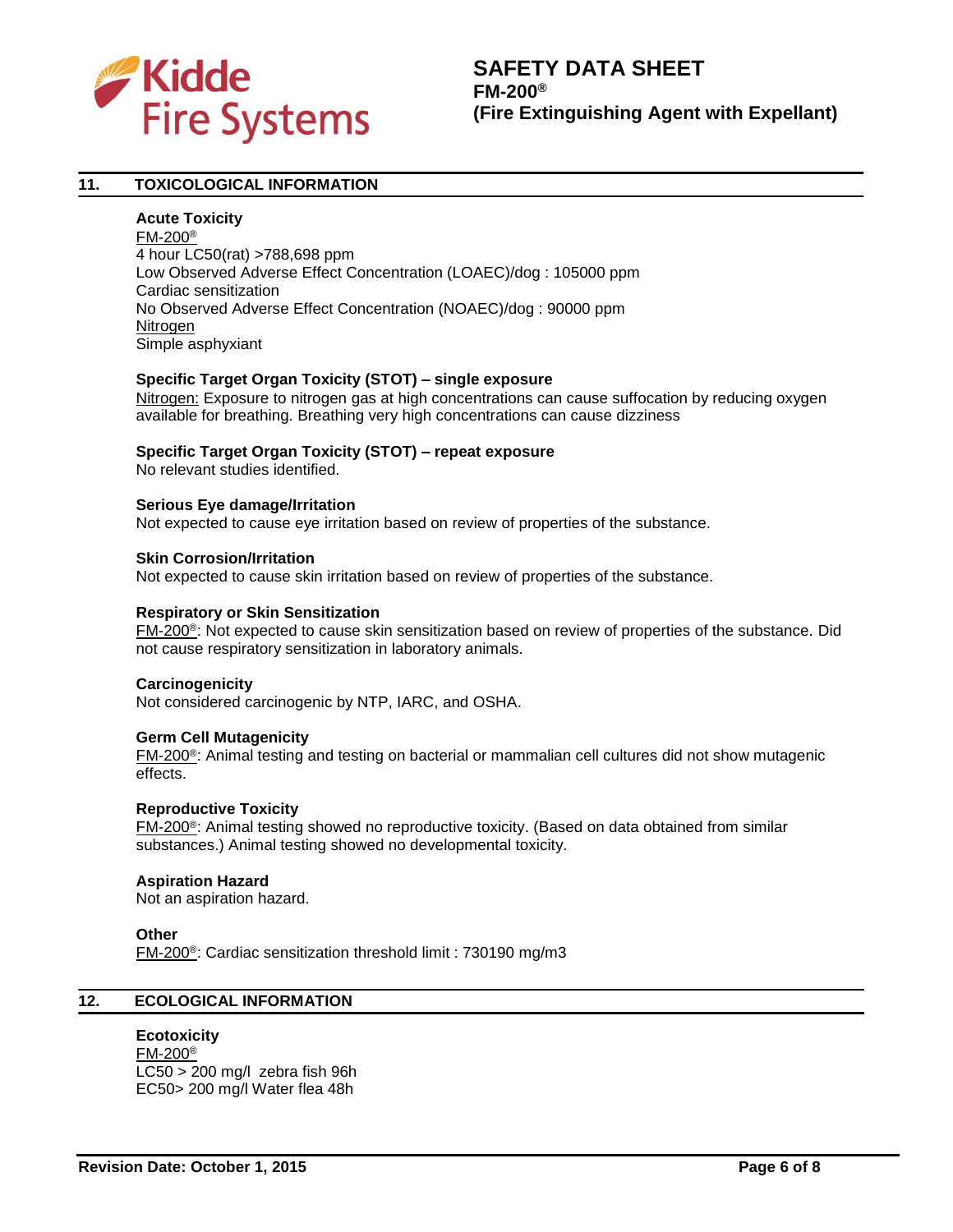

## **12. ECOLOGICAL INFORMATION**

## **Mobility in soil**

No relevant studies identified.

#### **Persistence/Degradability**

Not readily biodegradable.

# **Bioaccumulative Potential**

No relevant studies identified.

#### **Other adverse effects**

No relevant studies identified.

## **13. DISPOSAL CONSIDERATIONS**

#### **Disposal Methods**

Dispose of container in accordance with all applicable local and national regulations. Do not cut puncture or weld on or near to the container. If spilled, contents will vaporize to the atmosphere.

## **14. TRANSPORT INFORMATION**

Safety Data Sheet information is intended to address a specific material and not various forms or states of containment.

| <b>DOT CFR 172.101 Data</b>     | Heptafluoropropane, 2.2, UN3296                              |
|---------------------------------|--------------------------------------------------------------|
| <b>UN Proper Shipping Name</b>  | Heptafluoropropane                                           |
| <b>UN Class</b>                 | (2.2) Non-Flammable Gas                                      |
| <b>UN Number</b>                | UN3296                                                       |
| <b>UN Packaging Group</b>       | Not applicable                                               |
| <b>Classification for AIR</b>   | Consult current IATA Regulations prior to shipping by air.   |
| <b>Transportation (IATA)</b>    |                                                              |
| <b>Classification for Water</b> | Consult current IMDG Regulations prior to shipping by water. |
| <b>Transport IMDG</b>           |                                                              |

This section is believed to be accurate at the time of preparation. It is not intended to be a complete statement or summary of the applicable laws, rules, or hazardous material regulations, and is subject to change. Users have the responsibility to confirm compliance with all laws, rules, and hazardous material regulations in effect at the time of shipping.

# **15. REGULATORY INFORMATION**

#### **United States TSCA Inventory**

All components of this product are in compliance with the inventory listing requirements of the US Toxic Substance Control Act (TSCA) Chemical Substance Inventory.

#### **Canada DSL Inventory**

All ingredients in this product have been verified for inclusion on the Domestic Substance List (DSL).

# **SARA Title III Sect. 311/312 Categorization**

Pressure Hazard